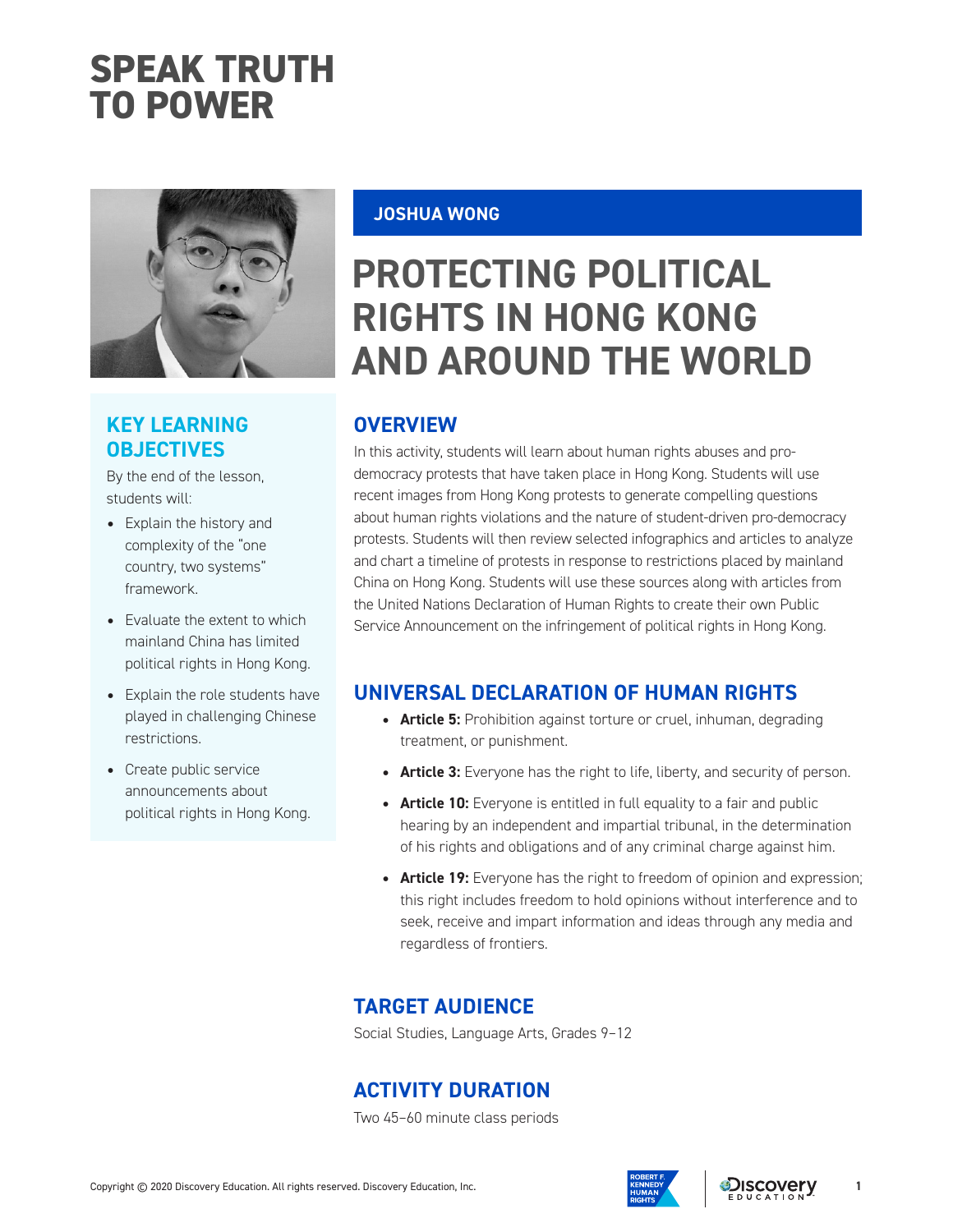# **ENDURING UNDERSTANDINGS**

- *•* Everyone has the right to freedom of opinion and expression; this right includes freedom to hold opinions without interference and to seek, receive and impart information and ideas through any media and regardless of frontiers.
- We have a collective responsibility to protect and defend the human rights of people everywhere.
- *•* All citizens can help tackle large, systemic problems by contributing in small ways.

### **ESSENTIAL QUESTIONS**

- *•* What are political rights and why must they be protected?
- *•* What role can individuals play in impacting government policy?

### **MATERIALS**

- *•* "[The Rule of Law: Hong vs. China](https://multimedia.scmp.com/infographics/news/world/article/3023351/rule-of-law/)" Infographic Article
- *•* Access to the biography of Joshua Wong available on the Interactive Map
- *•* Observe, Reflect, Question Slip (x3 to a page)
- *•* United Nations Declaration of Human Rights Handout
- *•* Hong Kong and Human Rights Handout
- *•* Political Rights Advocacy Project Handout
- *•* Internet and computer access

# **BACKGROUND INFORMATION AND LINKS**

#### **The Universal Declaration of Human Rights**

The Universal Declaration of Human Rights (UDHR) was created in the aftermath of World War II, in an effort to ensure that the atrocities committed by Nazi Germany would not be repeated. Representatives from all regions of the world, who symbolized a variety of legal traditions and cultural backgrounds, came together to codify a list of human rights to which all people around the globe should be entitled. The drafting committee, known as the UN Commission on Human Rights, was chaired by Eleanor Roosevelt, widow of American President Franklin D. Roosevelt and a long-time advocate on behalf of minorities, refugees, women, and the working class. The final document, containing 30 articles, was recognized as a common standard by the United Nations General Assembly on December 10, 1948. Since that date, the document has been translated into over 500 languages.

The Commission's work did not end with the approval of the declaration. The treaty still needed to be ratified by nations, with the expectation that every nation that signed on "would then be obligated to change its laws wherever they did not conform to the points contained in the covenant." The Commission was optimistic that this work could be completed within a few years. However, the challenge was far greater than they realized. Today, advocates continue to fight to secure the human rights of citizens around the globe.

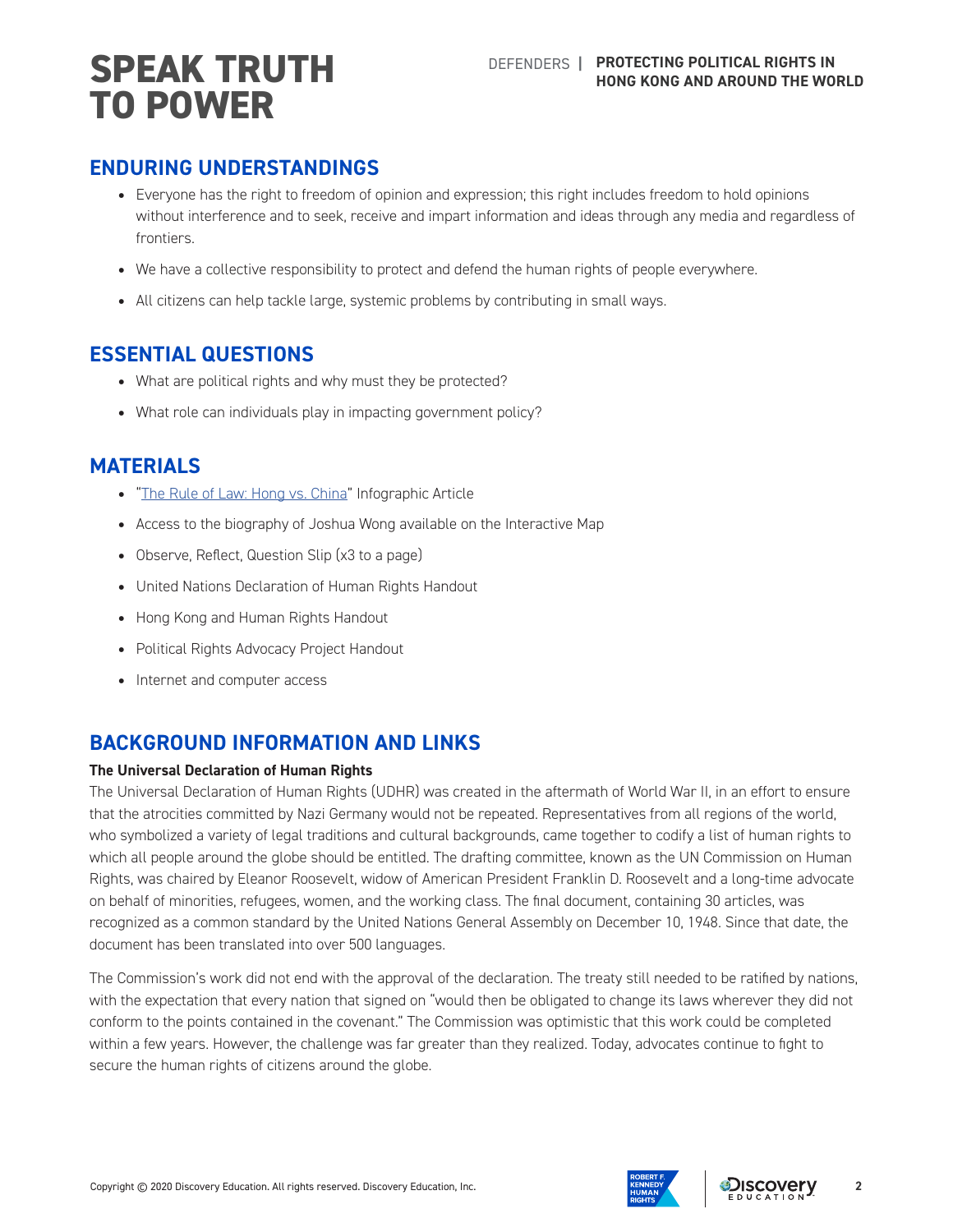### **HONG KONG PROTESTS**

When the sovereignty of Hong Kong was transferred to China in 1997, a principle was established that called for "one country, two systems." This principle is protected in a document called the Basic Law, which serves as Hong Kong's de facto constitution. The Basic Law protects freedom of assembly and freedom of speech and sets out the structure for governance of the territory. Hong Kong is ruled by a Chief Executive who is responsible for implementing the Basic Law. It also has a semi-representative legislature and an independent judiciary. As Joshua Wong's story shows, and as other human rights defenders report, the Hong Kong government, in step with mainland China, is taking steps to restrict the fundamental rights guaranteed to citizens.

In recent years, a series of new bills proposed by the government of Hong Kong has set up protests throughout the region. In 2014, China stated that it would allow elections in Hong Kong for its officials, but only from a list of candidates that were pre-approved by the Chinese government. This decision sparked months of protests known as the Umbrella Movement. In 2019, the government proposed a bill that would allow extraditions to mainland China, making it easier to limit freedom of speech or protests. In response, millions of citizens took to the streets in protests that often turned into violent clashes with the police. Now, in 2020, the Hong Kong legislature has passed a bill making it illegal to insult the Chinese national anthem. This latest bill demonstrates a move by China to further restrict the rights of citizens in Hong Kong.

In addition to pro-democracy figures being prosecuted and jailed for their protest against these bills, they are being denied the right to run for elected office. The Hong Kong and mainland Chinese authorities have gone after academics for expressing unfavorable opinions and interfered with academic freedoms by imposing views favored by the Chinese government on schools and textbook publishers. These highly contentious bills infringe on citizens' freedom of speech and many believe it will lead to further imprisonment or punishments. Additional threats to freedom of speech have come in the form of abductions of booksellers associated with a publishing house known for printing books critical of Chinese leaders.

#### **Sources**

[How Hong Kong Came Under "One Country, Two Systems" Rule](https://www.history.com/news/hong-kong-china-great-britain)

[A Brief History of Protest in Post-Handover Hong Kong](https://time.com/5606212/hong-kong-history-mass-demonstrations-protest/)

[Hong Kong Passes China National Anthem Bill Amid Protests](https://www.aljazeera.com/news/2020/06/hong-kong-passes-china-national-anthem-bill-protests-200604095358728.html)

This activity is sequenced in four phases: Ask, Analyze, Apply, and Act:

- Ask: The students will use a quick protocol to generate questions from three images from the Hong Kong protests.
- Analyze: The students will review primary and secondary sources to learn about Joshua Wong and the prodemocracy protests against mainland China.
- Apply: The students will evaluate the extent to which mainland China has infringed upon the political rights of citizens of Hong Kong.
- Act: The students will take action by creating public service announcements on the violations of political rights in Hong Kong.



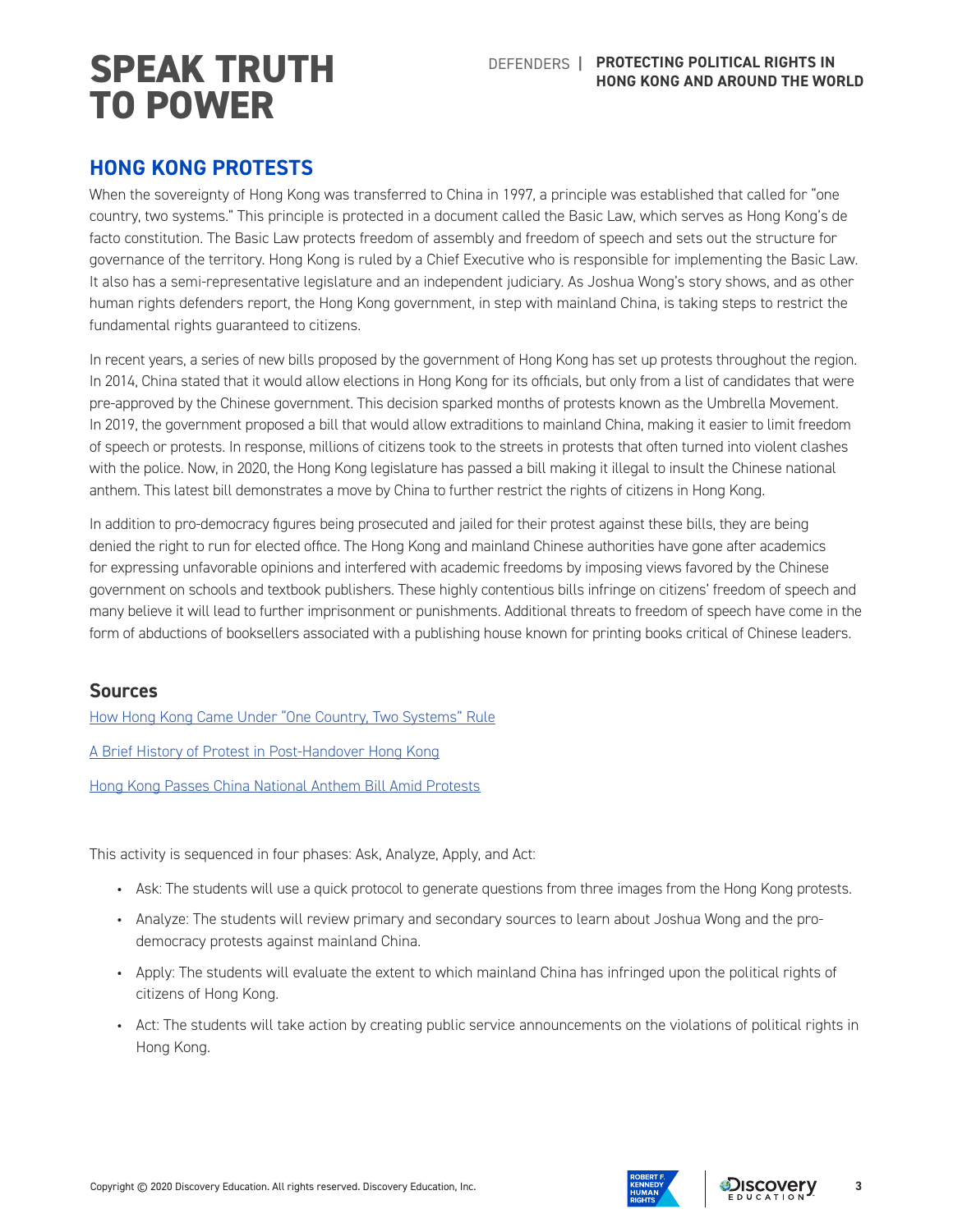#### **PROCEDURE**

#### **Ask**

- 1. As class begins, project on the board or display the images from Hong Kong protests. Distribute copies of Observe, Reflect, Question note-taker. Set a timer and ask students to take three minutes to quietly process them and take the following steps to analyze the images:
	- **Observe**: List all the things you see in the images.
	- **Reflect:** What do you think is happening in the images?
	- **Question:** What questions do you have about the images?
- 2. Invite students to share a few of their thoughts about the images. Ask students to share questions or wonderings they may have from analyzing the images. As needed, provide students with background information (see above) to ensure that all students understand Hong Kong's location and that protests against mainland China have been consistently taking place over the last few years in response to human rights violations.
- 3. After students have shared their thoughts, explain that they are going to investigate why so many protests have taken place in Hong Kong.

#### **Analyze**

- 4. Ask students to find a partner to work with. Project the "[The Rule of Law: Hong vs. China](https://multimedia.scmp.com/infographics/news/world/article/3023351/rule-of-law/)" infographic article on the board. If need be, provide each partner-set with a copy of the article.
- 5. Explain that this article is an analysis of the differences in government between Hong and China. While Hong Kong is considered to be a part of China, it has largely functioned with an independent government. Tell students that they will be analyzing and taking notes on the four important parts of the infographic article. Students should pay careful attention to the following sections:
	- constraint on government power
	- corruption in government
	- government openness
	- fundamental rights
- 6. It may be helpful to remind students that this article is largely an infographic and may take two or more readthroughs to process the information.
- 7. Call on student groups to share the information they obtained with the class. Helpful questions to probe for understanding could include:
	- what information did you find the most surprising? Why?
	- which part of the article was difficult to grasp? Why?
	- what political differences exist between Hong Kong and China?
	- what connections do you see with this information and the violation of human rights in Hong Kong?
- 8. Project or have students access the *biography of Joshua Wong* available on the Interactive Map. Allow students time to read through the brief biography. To promote active reading, have students take notes on Wong's personal history and the tools and tactics he, and others, have used to advocate political and rights.



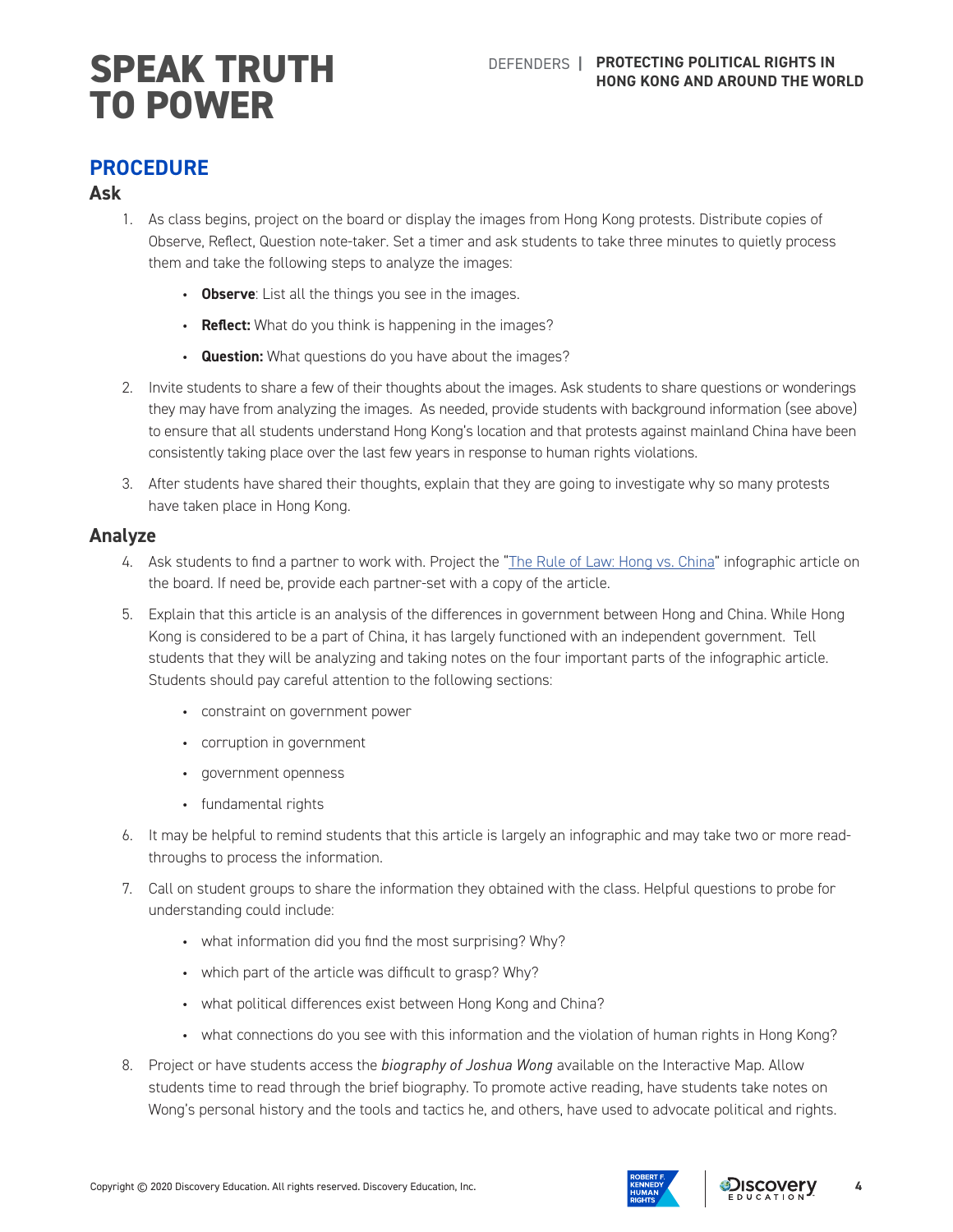- 9. Ask students to summarize their key takeaways from the article by identifying their "Golden Line." (Golden Line is a reading strategy that invites students to identify a line from the reading that they believe is the most important part of the article or struck them as most interesting.)
- 10. Call on student volunteers to share their "Golden Lines."

#### **Apply**

- 11. Remind students that they are exploring the following questions:
	- What are political rights and why must they be protected?
	- What role can individuals play in impacting government policy?
- 12. Explain that political rights are embedded in human rights as outlined by the *United Nations Declaration of Human Rights*.
- 13. Project or distribute copies of the *United Nations Declaration of Human Rights* handout.
- 14. Divide students into small groups and provide each group with the *Hong Kong* and *Human Rights Handout.* Using the links to articles below, direct each group to analyze their assigned article and use the *United Nations* Declaration of Human Rights to track violations in Hong Kong.
	- [Human Rights in Hong Kong in Rapid Decline](https://www.scmp.com/news/hong-kong/politics/article/2061203/human-rights-hong-kong-rapid-decline-global-non-profit-group)
	- [Hong Kong's National Anthem Bill is Sparking Renewed Protests](https://time.com/5842352/hong-kong-national-anthem-bill-protests/)
	- [Hong Kong Activist Joshua Wong Says Beijing's New Bill is About Boosting Communist Regime, Not](https://www.cnbc.com/2020/05/27/joshua-wong-beijing-bill-is-about-boosting-communist-regime-not-security.html)  [National Security](https://www.cnbc.com/2020/05/27/joshua-wong-beijing-bill-is-about-boosting-communist-regime-not-security.html)
- 15. After students have reviewed their sources and made connections call on each small group to present its findings.
- 16. Ask students, "What political rights are outlined by the U.N. Declaration of Human Rights? What role can individuals play in impacting government policy?

#### **Act**

- 17. Explain that, like Joshua Wong, students can become leaders in advocating political rights.
- 18. Distribute copies of the *Political Rights Advocacy Project* handout and review the directions. Explain to students that they will be creating a short Public Service Announcement that places a spotlight on a government that is currently infringing upon citizens political rights.
- 19. Provide time for students to form small groups and allow them time to research a current event, either domestic or international, where political rights are being violated.
- 20. After students have implemented their action plans, provide time for them to write and create their PSA.



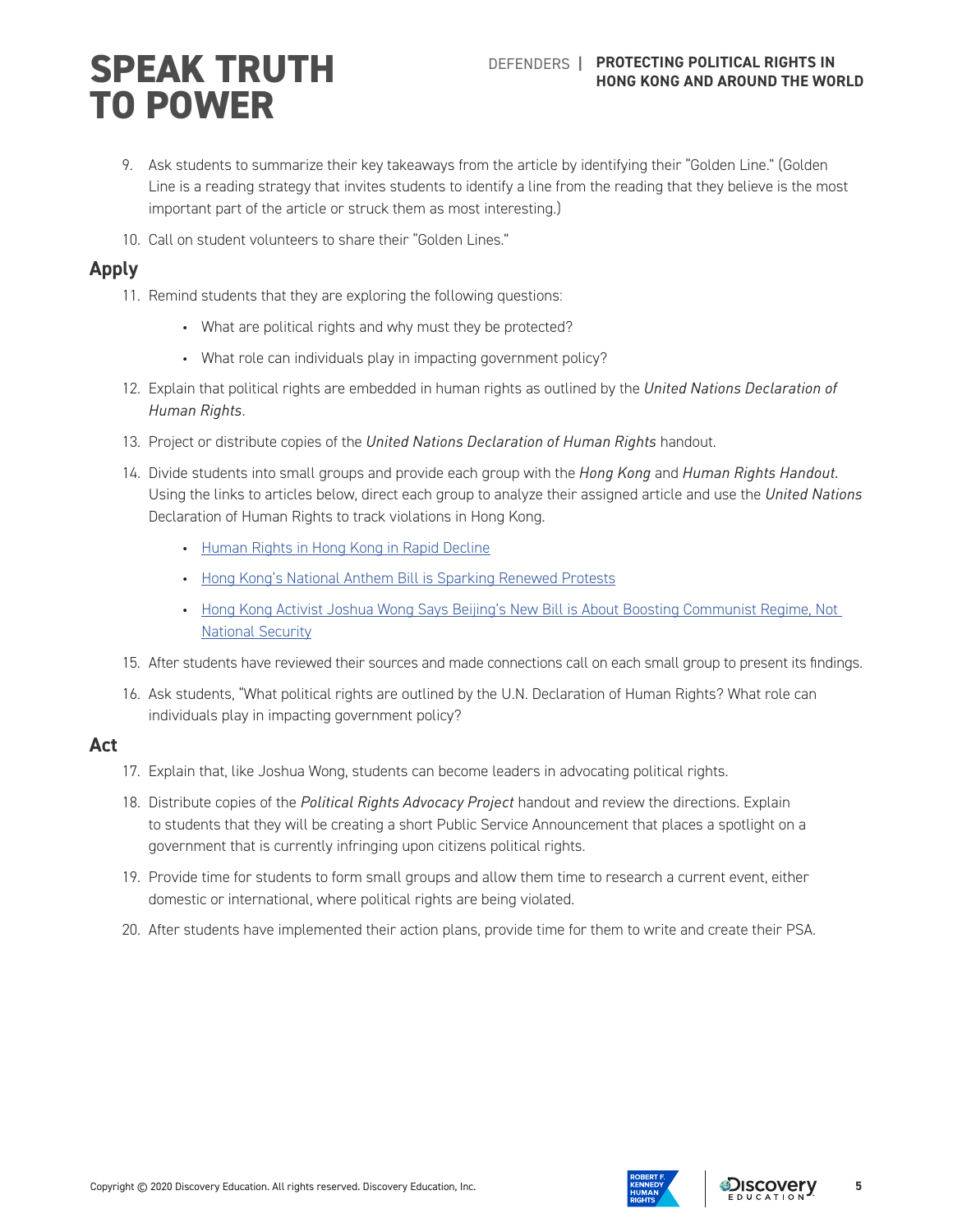# **CONNECTIONS**

| <b>Connect to Student Lives</b>                                                                   | Connect to Contemporary Events                                                                                                                                                                                        | Connect to the Future                                                                                                                                                                   |
|---------------------------------------------------------------------------------------------------|-----------------------------------------------------------------------------------------------------------------------------------------------------------------------------------------------------------------------|-----------------------------------------------------------------------------------------------------------------------------------------------------------------------------------------|
| Students will analyze how<br>individuals can take action in<br>advocating their political rights. | Students will evaluate the extent<br>to which political rights are being<br>violated in Hong Kong. They will<br>connect the situation unfolding in<br>Hong Kong with protecting political<br>rights around the world. | Students will promote an<br>understanding of the connection<br>between political rights and<br>human rights. Students will see<br>the importance of campaigning for<br>political rights |

# **NATIONAL STANDARDS**

#### **College, Career & Civic Life (C3) Framework for Social Studies Standards**

- D2.Civ.7.9-12 Apply civic virtues and democratic principles when working with others.
- D2.Civ.10.9-12 Analyze the impact and the appropriate roles of personal interests and perspectives on the application of civic virtues, democratic principles, constitutional rights, and human rights.
- D2.Civ.12.9-12 Analyze how people use and challenge local, state, national, and international laws to address a variety of public issues.
- D2.Civ.14.9-12 Analyze historical, contemporary, and emerging means of changing societies, promoting the common good, and protecting rights.
- D3.1.9-12 Gather relevant information from multiple sources representing a wide range of views while using the origin, authority, structure, context, and corroborative value of the sources to guide the selection.
- D4.6.9-12 Use disciplinary and interdisciplinary lenses to understand the characteristics and causes of local, regional, and global problems; instances of such problems in multiple contexts; and challenges and opportunities faced by those trying to address these problems over time and place.
- D4.7.9-12 Assess options for individual and collective action to address local, regional, and global problems by engaging in self-reflection, strategy identification, and complex causal reasoning.

#### **Common Core State Standards for English Language Arts**

- RI.11-12.1 Cite strong and thorough textual evidence to support analysis of what the text says explicitly as well as the inferences drawn from the text, including determining where the text leaves mattetrs uncertain
- W.11-12.7 Conduct short as well as more sustained research projects to answer a question (including a selfgenerated question) or solve a problem; narrow or broaden the inquiry when appropriate; synthesize multiple sources on the subject, demonstrating understanding of the subject under investigation.
- W.11-12.9 Draw evidence from literary or informational texts to support analysis, reflection, and research.
- SL.11-12.1 Initiate and participate effectively in a range of collaborative discussions (one-on-one, in groups, and teacher-led) with diverse partners on grades 11–12 topics, texts, and issues, building on others' ideas and expressing their own clearly and persuasively.
- SL.11-12.4 Present information, findings, and supporting evidence, conveying a clear and distinct perspective, such that listeners can follow the line of reasoning, alternative or opposing perspectives are addressed, and the organization, development, substance, and style are appropriate to purpose, audience, and a range of formal and informal tasks.



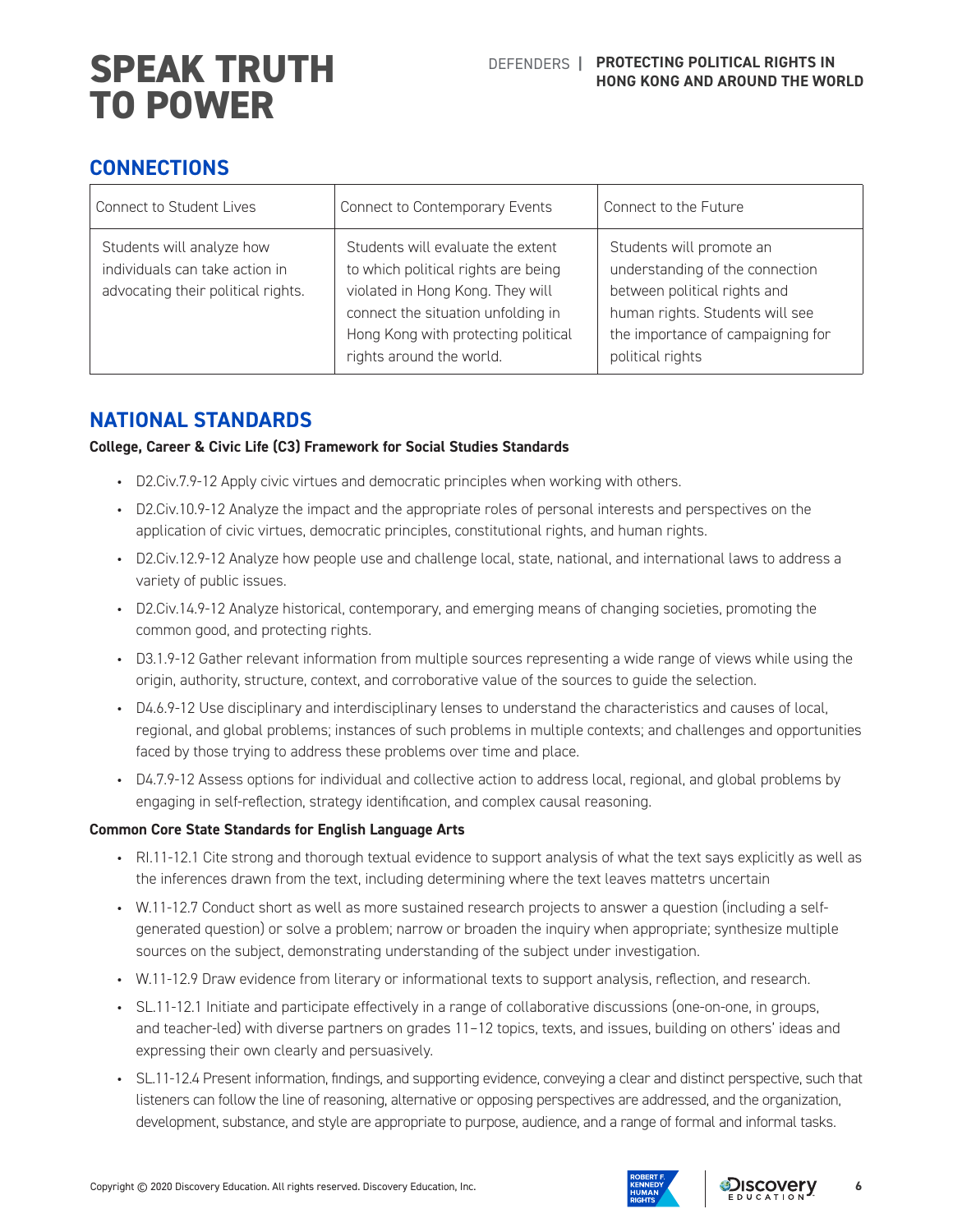# **OBSERVE REFLECT QUESTION**

[\(Library of Congress: Teaching with Primary Sources](http://www.loc.gov/teachers/usingprimarysources/guides.html))

#### **Observe:**

What is the first thing I notice? Is there anything unexpected or unusual? What do I notice that I can't explain? After a second or third glance, what is something new that I notice?

#### **Reflect:**

What do I already know?

What do I bring to this source to help me make sense of it?

#### **Question:**

What do I wonder about who made this source, and who was the audience?

What do I wonder about what the source is?

What do I wonder about where, when, and why it was created?

# \_ \_ \_ \_ \_ \_ \_ \_ \_ \_ \_ \_ \_ \_ \_ \_ \_ \_ \_ \_ \_ \_ \_ \_ \_ \_ \_ \_ \_ \_ \_ \_ \_ \_ \_ \_ \_ \_ \_ \_ \_ \_ \_ \_ \_ \_ \_ \_ \_ \_ \_ \_ \_ \_ \_ \_ \_ \_ \_ \_ \_ \_ \_ \_

#### **Observe:**

What is the first thing I notice? Is there anything unexpected or unusual? What do I notice that I can't explain? After a second or third glance, what is something new that I notice?

#### **Reflect:**

What do I already know?

What do I bring to this source to help me make sense of it?

#### **Question:**

What do I wonder about who made this source, and who was the audience?

What do I wonder about what the source is?

What do I wonder about where, when, and why it was created?

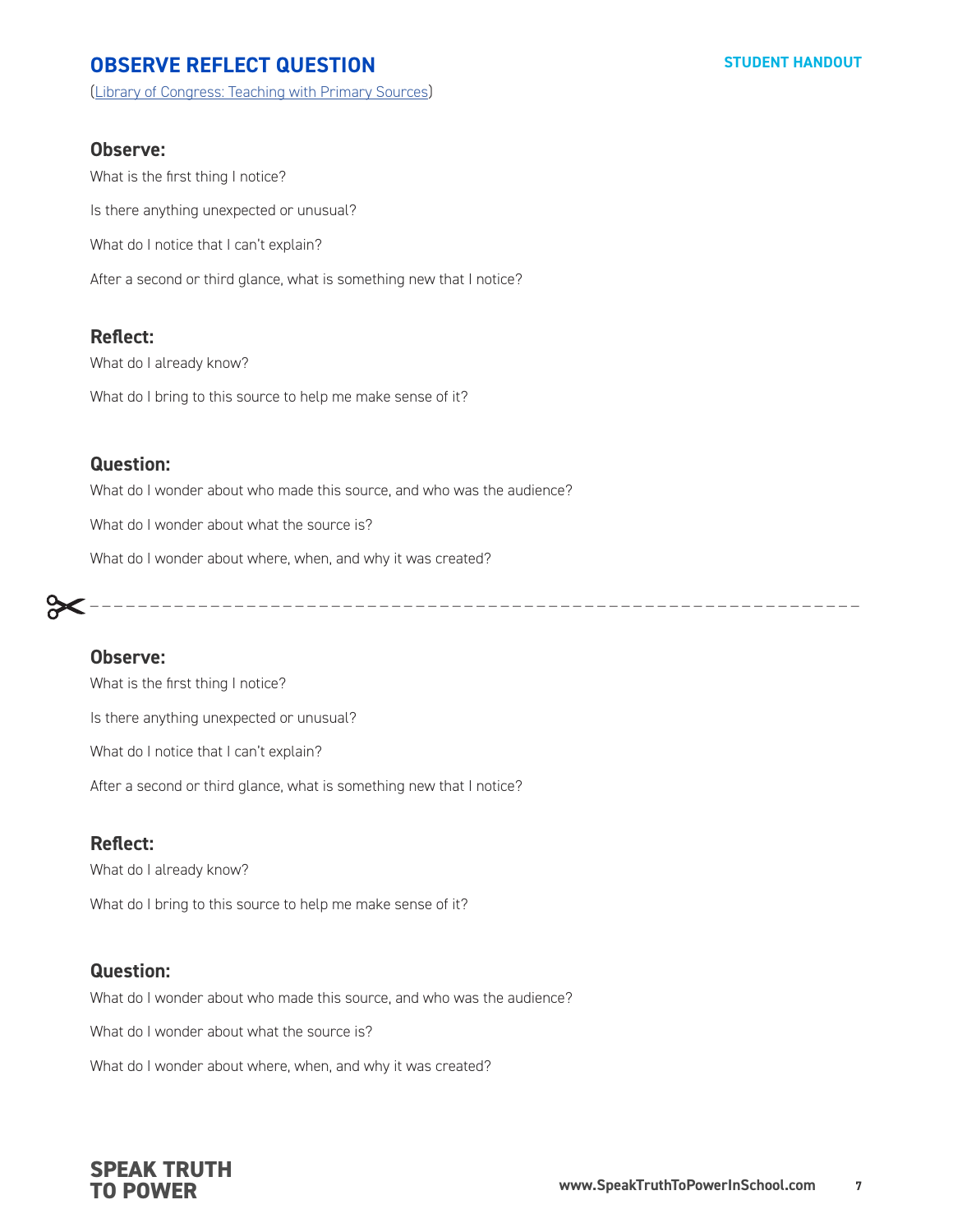# **LIST OF HUMAN RIGHTS FROM THE UNIVERSAL DECLARATION OF HUMAN RIGHTS**

- **Article 1:** Right to Equality
- **Article 2:** Freedom from Discrimination
- **Article 3:** Right to Life, Liberty, and Personal Security
- **Article 4:** Freedom from Slavery
- **Article 5:** Freedom from Torture and Degrading **Treatment**
- **Article 6:** Right to Recognition as a Person before the Law
- **Article 7:** Right to Equality before the Law
- **Article 8:** Right to Remedy by Competent **Tribunal**
- **Article 9:** Freedom from Arbitrary Arrest and Exile
- **Article 10:** Right to Fair Public Hearing
- **Article 11:** Right to be Considered Innocent until Proven Guilty
- **Article 12:** Freedom from Interference with Privacy, Family, Home, and Correspondence
- **Article 13:** Right to Free Movement in and out of the Country
- **Article 14:** Right to Asylum in other Countries from Persecution
- **Article 15:** Right to a Nationality and the Freedom to Change It
- **Article 16:** Right to Marriage and Family
- **Article 17:** Right to Own Property
- **Article 18:** Freedom of Belief and Religion
- **Article 19:** Freedom of Opinion and Information
- **Article 20:** Right of Peaceful Assembly and Association
- **Article 21:** Right to Participate in Government and in Free Elections
- **Article 22:** Right to Social Security
- **Article 23:** Right to Desirable Work and to Join Trade Unions
- **Article 24:** Right to Rest and Leisure
- **Article 25:** Right to Adequate Living Standard
- **Article 26:** Right to Education
- **Article 27:** Right to Participate in the Cultural Life of Community
- **Article 28:** Right to a Social Order that Articulates this Document
- **Article 29:** Right to fulfill Community Duties Essential to Free and Full Development
- **Article 30:** Freedom from State or Personal Interference in the above Rights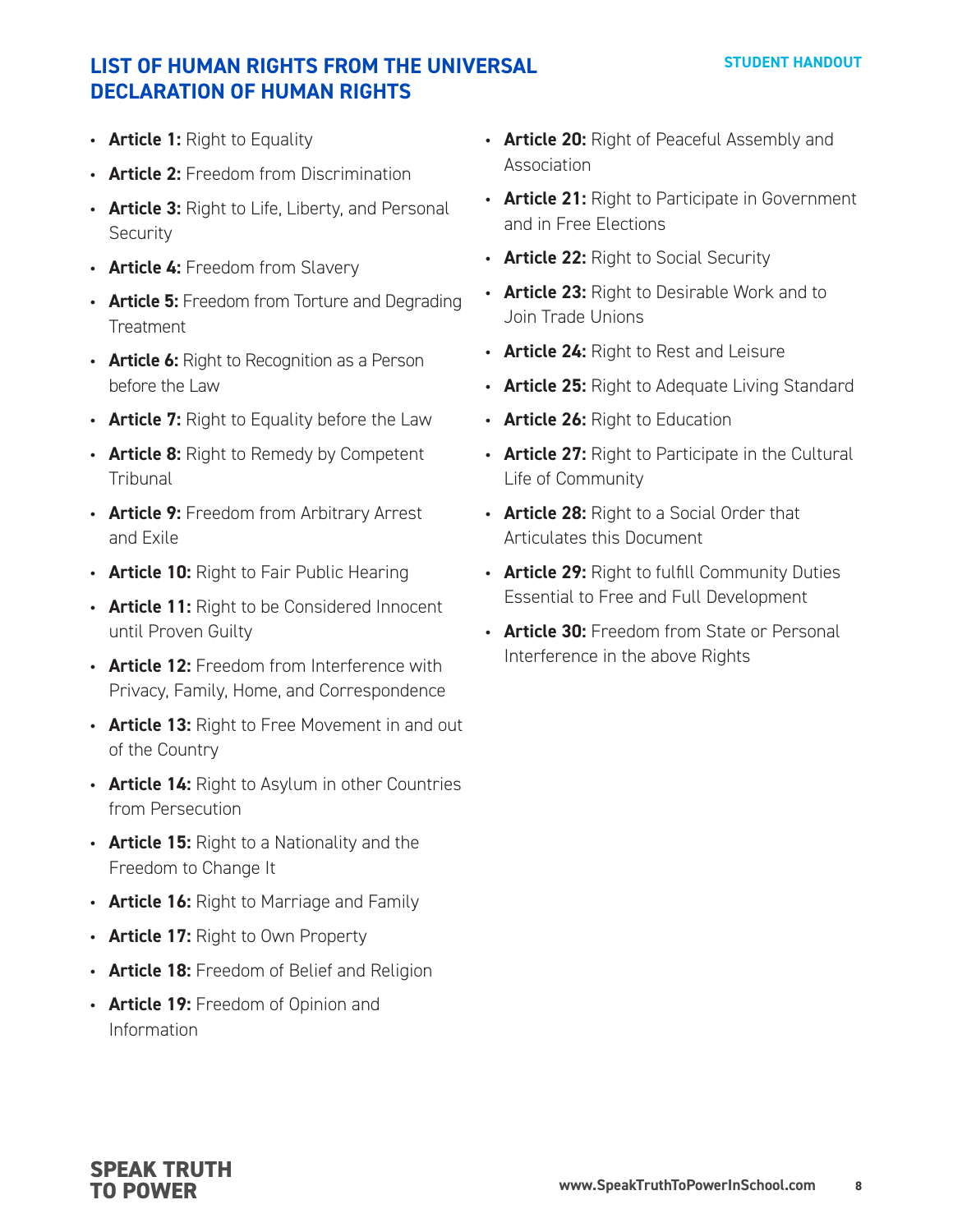#### **STUDENT HANDOUT**

### **HONG KONG AND HUMAN RIGHTS HANDOUT**

#### **Article Title:**

Human Rights Violation: Article \_\_\_\_\_\_\_

Evidence from Article:

Human Rights Violation: Article \_\_\_\_\_\_\_

Evidence from Article:

Human Rights Violation: Article \_\_\_\_\_\_\_

Evidence from Article:

\_ \_ \_ \_ \_ \_ \_ \_ \_ \_ \_ \_ \_ \_ \_ \_ \_ \_ \_ \_ \_ \_ \_ \_ \_ \_ \_ \_ \_ \_ \_ \_ \_ \_ \_ \_ \_ \_ \_ \_ \_ \_ \_ \_ \_ \_ \_ \_ \_ \_ \_ \_ \_ \_ \_ \_ \_ \_ \_ \_ \_ \_ \_ \_

### **Essential Questions:**

What are political rights and why must they be protected?

What role can individuals play in impacting government policy?

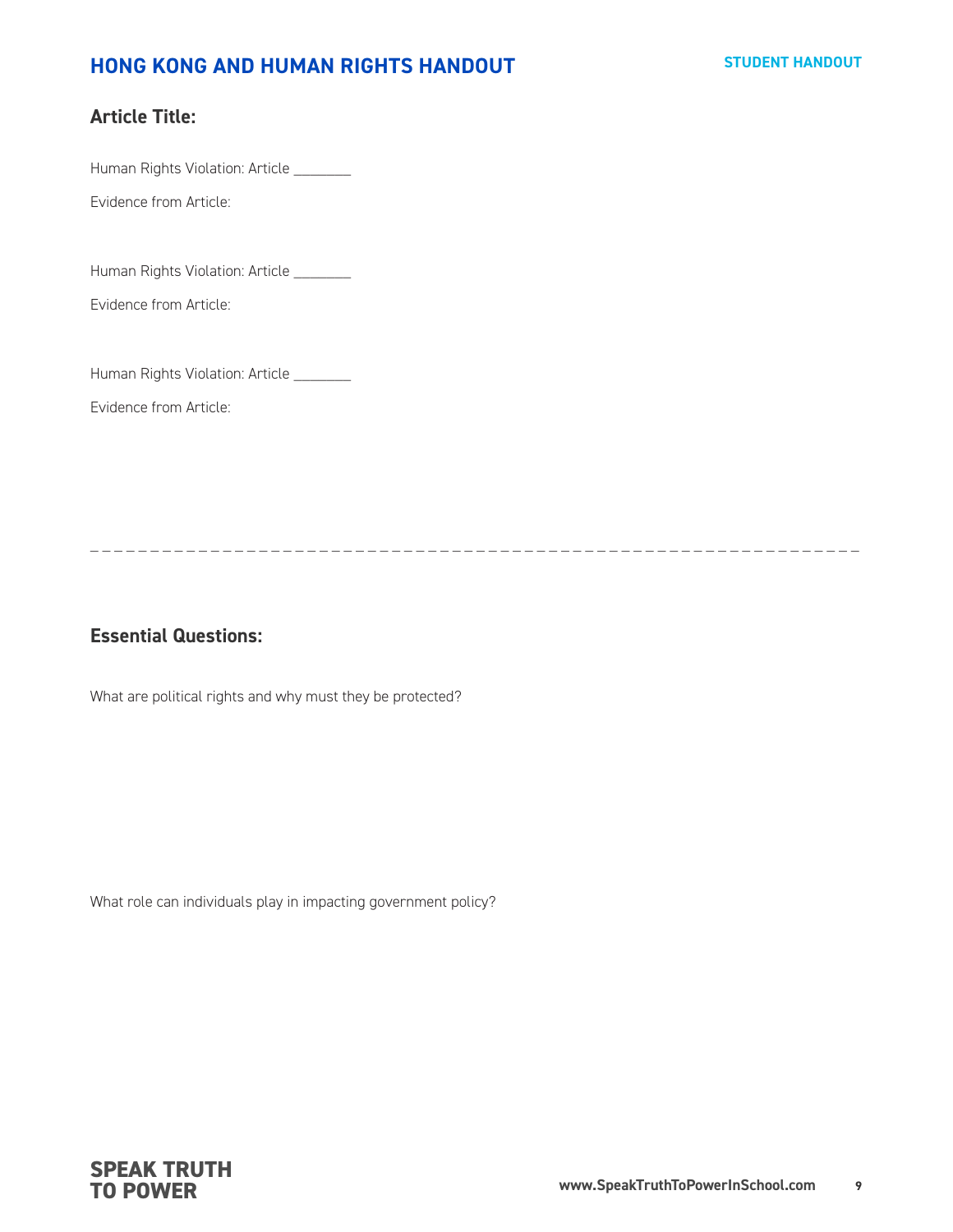# **POLITICAL RIGHTS ADVOCACY PROJECT**

**Directions:** With your group, research a current event or country where political rights are being violated. Use the capture sheet below to record your information and to begin creating your Public Service Announcement.

#### **Title:**

#### **Source:**

| Scenario: Characters act<br>out the problem or narrate<br>the context                    |  |
|------------------------------------------------------------------------------------------|--|
| Goal: Why is this a<br>problem?                                                          |  |
| Human Rights Abuses:<br>Identify the specific<br>violations based on the<br><b>UNDHR</b> |  |
| Evidence: How is this<br>happening?                                                      |  |
| Next Steps: What can you<br>do to learn more and take<br>action?                         |  |